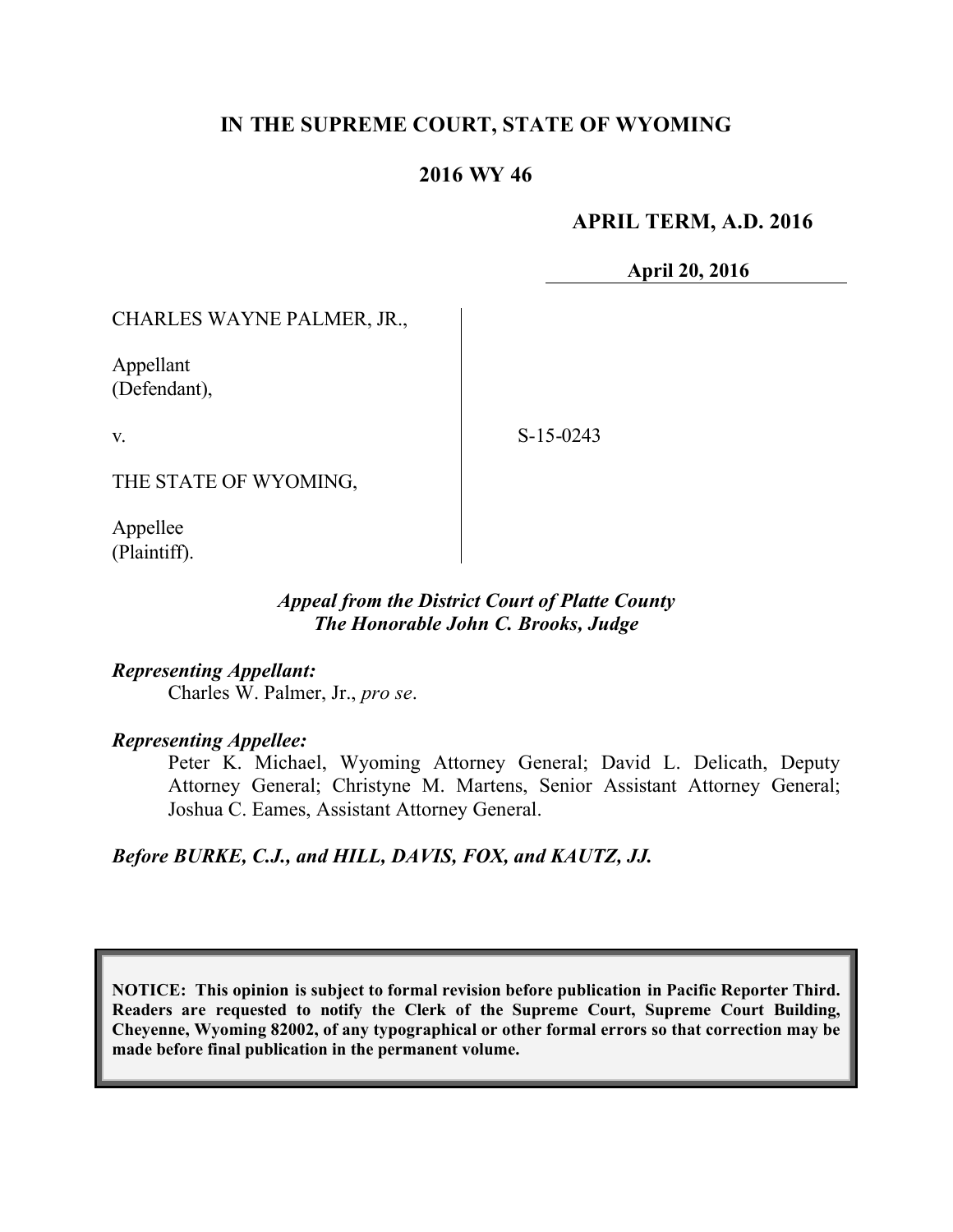### **FOX, Justice.**

[¶1] In 2006, Charles Palmer, Jr. pled guilty to three counts of second-degree sexual assault. The district court sentenced him to three consecutive sentences of eight to sixteen years and credited ninety-nine days of presentence confinement toward his first sentence. In 2015, Mr. Palmer filed a motion to correct illegal sentence, claiming that he was entitled to credit for presentence confinement on all three of his consecutive sentences. The district court denied that motion and Mr. Palmer filed this appeal. We affirm.

#### *ISSUES*

[¶2] We rephrase the issues as follows:

1. Does the doctrine of res judicata preclude Mr. Palmer from raising the question of whether he was properly credited for presentence confinement?

2. When sentences are consecutive, must presentence confinement credit be awarded against all sentences or just one of the consecutive sentences?

# *FACTS*

[¶3] In 2006, Mr. Palmer pled guilty to three counts of second-degree sexual assault. The district court sentenced Mr. Palmer to three consecutive sentences of eight to sixteen years and awarded him credit for ninety-nine days of time served, which the court applied to his first sentence.

[¶4] Mr. Palmer appealed the judgment and sentence and we affirmed in *Palmer v. State*, 2008 WY 7, 174 P.3d 1298 (Wyo. 2008). The present matter commenced in July of 2015, when Mr. Palmer filed a motion to correct an illegal sentence pursuant to Rule 35 of the Wyoming Rules of Criminal Procedure. He claimed that after he completed his first sentence and began his second sentence, he learned that he would not be credited for time served on his second and third sentences. He argued that he should have been credited for time served against all three of the consecutive sentences. The district court denied that motion. This appeal followed.

# *DISCUSSION*

# *I. Does the doctrine of res judicata preclude Mr. Palmer from raising the question of whether he was properly credited for presentence confinement?*

[¶5] The State first argues that the doctrine of res judicata bars Mr. Palmer from raising the question of the legality of his sentence at this time. The State contends that since Mr. Palmer did not raise any issue regarding his presentence confinement in his direct appeal, he is foreclosed from doing so now.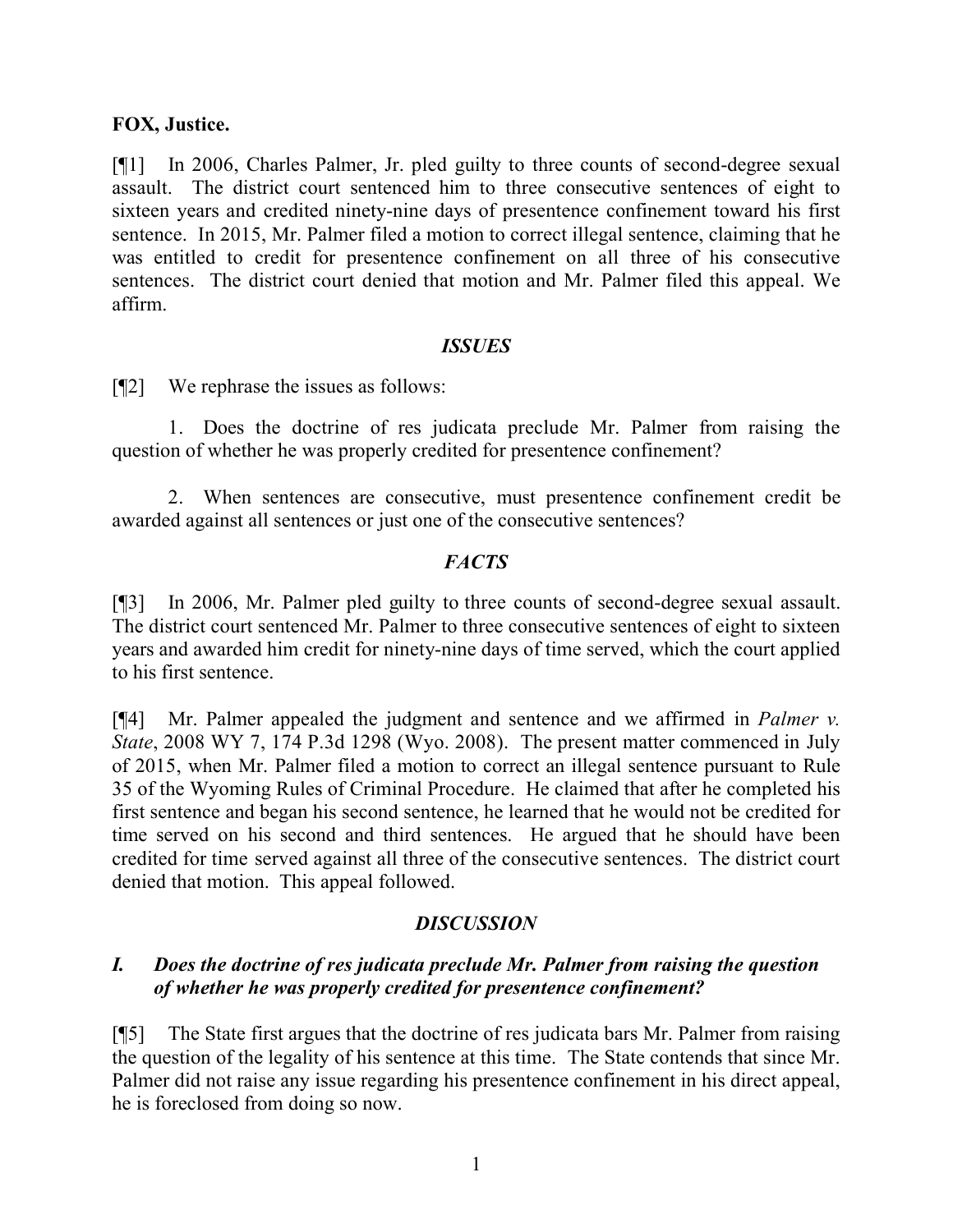[¶6] Motions to correct illegal sentences are subject to the doctrine of res judicata. *See, e.g., Tucker v. State*, 2015 WY 65, ¶ 11, 349 P.3d 987, 989 (Wyo. 2015); *Bird v. State*, 2015 WY 108, ¶ 10, 356 P.3d 264, 267 (Wyo. 2015); *Evans v. State*, 892 P.2d 796, 798 (Wyo. 1995). We have explained that "[c]ourts can correct illegal sentences under W.R.Cr.P. 35(a) at any time, but the bases for correcting the sentence remain subject to res judicata*.* If a party fails to show good cause why an issue was not raised at an earlier opportunity, the court may decline to consider the issue." *Bird*, 2015 WY 108, ¶ 10, 356 P.3d at 267 (citations omitted).

[¶7] In this instance, res judicata would normally apply to bar Mr. Palmer's Rule 35 motion.<sup>1</sup> However, "our rulings make clear that the application of the doctrine is discretionary." *Patterson v. State*, 2013 WY 153, ¶ 11, 314 P.3d 759, 762 (Wyo. 2013) (citing *Hamill v. State*, 948 P.2d 1356, 1359 (Wyo. 1997)). This is an appropriate case to exercise this discretion and consider the application of presentence confinement credit to consecutive sentences, despite the fact that it could have been raised earlier.

# *II. When sentences are consecutive, must presentence confinement credit be awarded against all sentences or just one of the consecutive sentences?*

[¶8] We have long held that motions for reductions of sentence pursuant to W.R.Cr.P. 35(b) are subject to the discretion of the sentencing court. *See, e.g., Mead v. State*, 2 P.3d 564, 566 (Wyo. 2000) (citing *Barela v. State*, 936 P.2d 66, 69 (Wyo. 1997); *Carrillo v. State*, 895 P.2d 463, 464 (Wyo. 1995); *McFarlane v. State*, 781 P.2d 931, 932 (Wyo. 1989); *Peper v. State*, 776 P.2d 761, 761 (Wyo. 1989)). We apply the same standard to motions under W.R.Cr.P. 35(a). *See Harris v. State*, 2015 WY 50, ¶ 8, 346 P.3d 944, 945 (Wyo. 2015); *Cardenas v. State*, 925 P.2d 239, 240 (Wyo. 1996); *Ellett v. State*, 883 P.2d 940, 942 (Wyo. 1994).

[¶9] However, the imposition of an illegal sentence is not within the discretion of a sentencing court. *In re CT*, 2006 WY 101, ¶ 8, 140 P.3d 643, 646 (Wyo. 2006); *White v. State*, 934 P.2d 745, 746 (Wyo. 1997) (An "error of law committed by the court under the circumstances" is an abuse of discretion.) (quoting *Garcia v. State*, 777 P.2d 603, 607 (Wyo. 1989)). The question of whether a sentence is legal is a question of law which we

 $<sup>1</sup>$  In determining whether res judicata bars a claim, we consider the following four factors:</sup>

<sup>(1)</sup> identity in parties; (2) identity in subject matter; (3) the issues are the same and relate to the subject matter; and (4) the capacities of the persons are identical in reference to both the subject matter and the issues between them.

*Bird*, 2015 WY 108, ¶ 10, 356 P.3d at 267 (citing *Dax v. State*, 2012 WY 40, ¶ 9, 272 P.3d 319, 321 (Wyo. 2012)).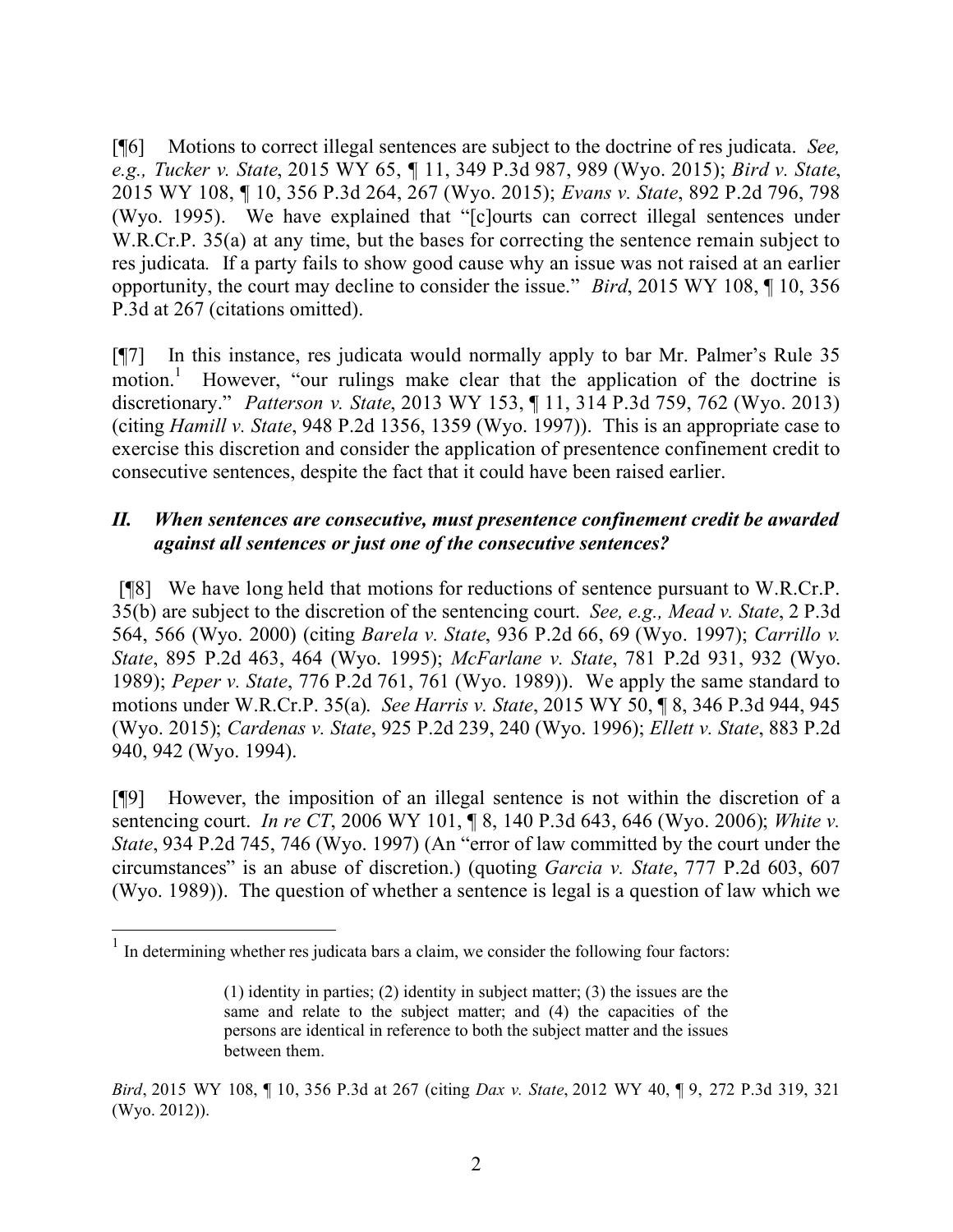review de novo*. Bird*, 2015 WY 108, ¶ 9, 356 P.3d at 267; *Manes v. State*, 2007 WY 6, ¶ 7, 150 P.3d 179, 181 (Wyo. 2007); *Spencer v. State*, 2005 WY 105, ¶ 11, 118 P.3d 978, 982 (Wyo. 2005); *Brown v. State*, 2004 WY 119, ¶ 7, 99 P.3d 489, 491 (Wyo. 2004). A sentence is illegal when it "exceeds statutory limits, imposes multiple terms of imprisonment for the same offense, or otherwise violates constitutions or the law." *Manes*, 2007 WY 6, ¶ 7, 150 P.3d at 181; *Martinez v. State*, 2002 WY 10, ¶ 9, 39 P.3d 394, 396 (Wyo. 2002); *Duran v. State*, 949 P.2d 885, 887 (Wyo. 1997).

[¶10] When the district court sentenced Mr. Palmer, it granted him ninety-nine days of presentence confinement credit toward only the first of his three consecutive sentences. Mr. Palmer argues that he is entitled to presentence confinement credit on all three of his consecutive sentences, and because he was only granted credit on one of his sentences, his sentence is illegal. The State contends that such credit would award Mr. Palmer credit for triple the time he actually spent in confinement prior to the time he was sentenced and thus would be improper.

[¶11] In support of his position, Mr. Palmer relies on language contained in *Renfro v. State*, where we stated:

> The prospective rule for sentences entered following the publication date of this opinion is:

> *Credit will be automatically granted for presentence incarceration time on all sentences.* We will presume that in imposing the stated sentence, the trial court, in its exercise of discretion, considered presentence confinement. Consequently, without regard for what is or is not stated in the sentence, credit for presentence confinement will be applied to reduce the length of remaining incarceration under the sentence. As long as the maximum and minimum terms remain within statutory limits, discretion of the trial court continues to establish the periods which obviously include recognition of presentence confinement.

785 P.2d 491, 498 (Wyo. 1990) (emphasis added) (footnote omitted). Mr. Palmer focuses on the term "all sentences" and argues that this language means credit must be given to each consecutive sentence.

[¶12] In *Renfro*, however, we did not consider how credit for presentence confinement would be applied to consecutive sentences. *Id*. There, a single sentence was at issue: the defendant pled guilty to a single charge and was sentenced for that charge. The sentence, however, did not make any mention of the 138 days he spent in jail prior to sentencing. *Id*. at 492. We held that the defendant was entitled to credit for that time against his minimum and maximum sentence. *Id*. at 498-99.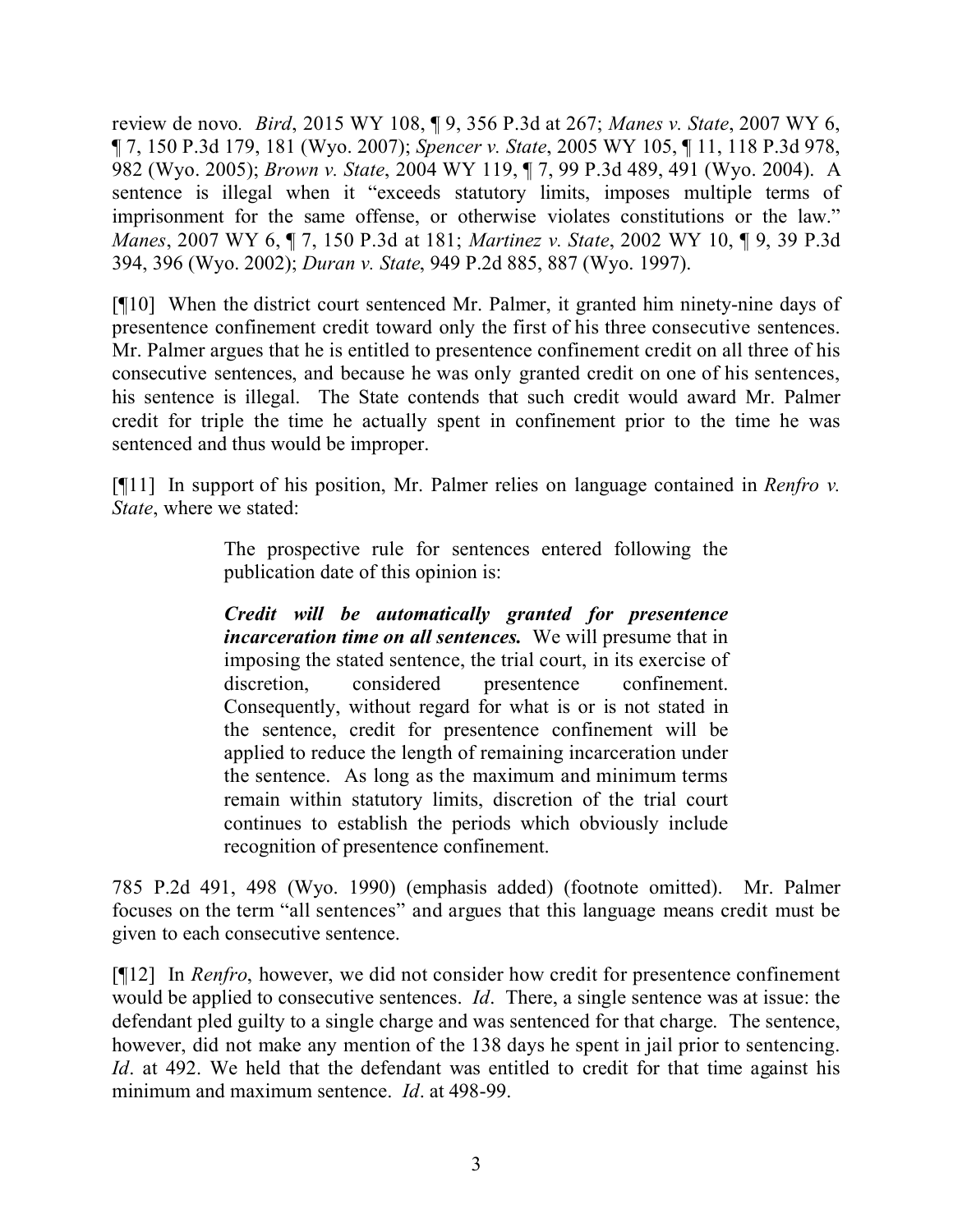[¶13] While we have never considered the question of whether presentence confinement must be credited to all sentences when sentences run consecutively, *see, e.g., Renfro*, 785 P.2d at 498-99, *Milladge v. State*, 900 P.2d 1156, 1160 (Wyo. 1995) (remanding for determination of presentence confinement application to concurrent sentences), W.R.Cr.P. 32(c)(2) provides some guidance. That rule directs sentencing courts to "[i]nclude a finding of all time served by the defendant in presentence confinement for any sentenced offense; [and] [s]tate the extent to which credit for presentence confinement is to be given for each sentenced offense." W.R.Cr.P.  $32(c)(2)(E)$  and  $(F)$ . The rule does not require that presentence confinement credit be given for every sentenced offense.

[¶14] We hold that when consecutive sentences are ordered, the proper allocation of credit for time served is one that gives the defendant full credit for the actual time served against his total term of imprisonment. Thus, allocating credit to one, but not more, of a defendant's consecutive sentences is proper. As the Supreme Court of Colorado explained:

> In the case of concurrent sentences, the period of presentence confinement should be credited against each sentence. This is so because concurrent sentences obviously commence at the same time and in functional effect result in one term of imprisonment represented by the longest of the concurrent sentences imposed. Only by giving credit against each concurrent sentence will the defendant be assured of receiving credit for the full period of presentence confinement against the total term of imprisonment. *When consecutive sentences are imposed, crediting the period of presentence confinement against one of the sentences will assure the defendant full credit against the total term of imprisonment.*

*Schubert v. People*, 698 P.2d 788, 795 (Colo. 1985) (emphasis added). Thus, when consecutive sentences are ordered, the presentence credit for time served should be applied in such a way that the defendant receives credit against the total time of incarceration. When concurrent sentences are imposed, credit is, in effect, given to all of the sentences so that the total length of imprisonment is reduced by the time served prior to sentencing. *See State v. Romero*, 55 P.3d 441, 444 (N.M. Ct. App. 2002) (rejecting multiplication of presentence credit for consecutive sentences, stating "multiplying presentence credit may have the effect of rewarding a defendant for committing multiple crimes"); *State v. Tauiliili*, 29 P.3d 914, 918 (Haw. 2001) ("Once credit has been granted, no additional purpose is served by granting a second or 'double credit' against a later consecutive sentence.")